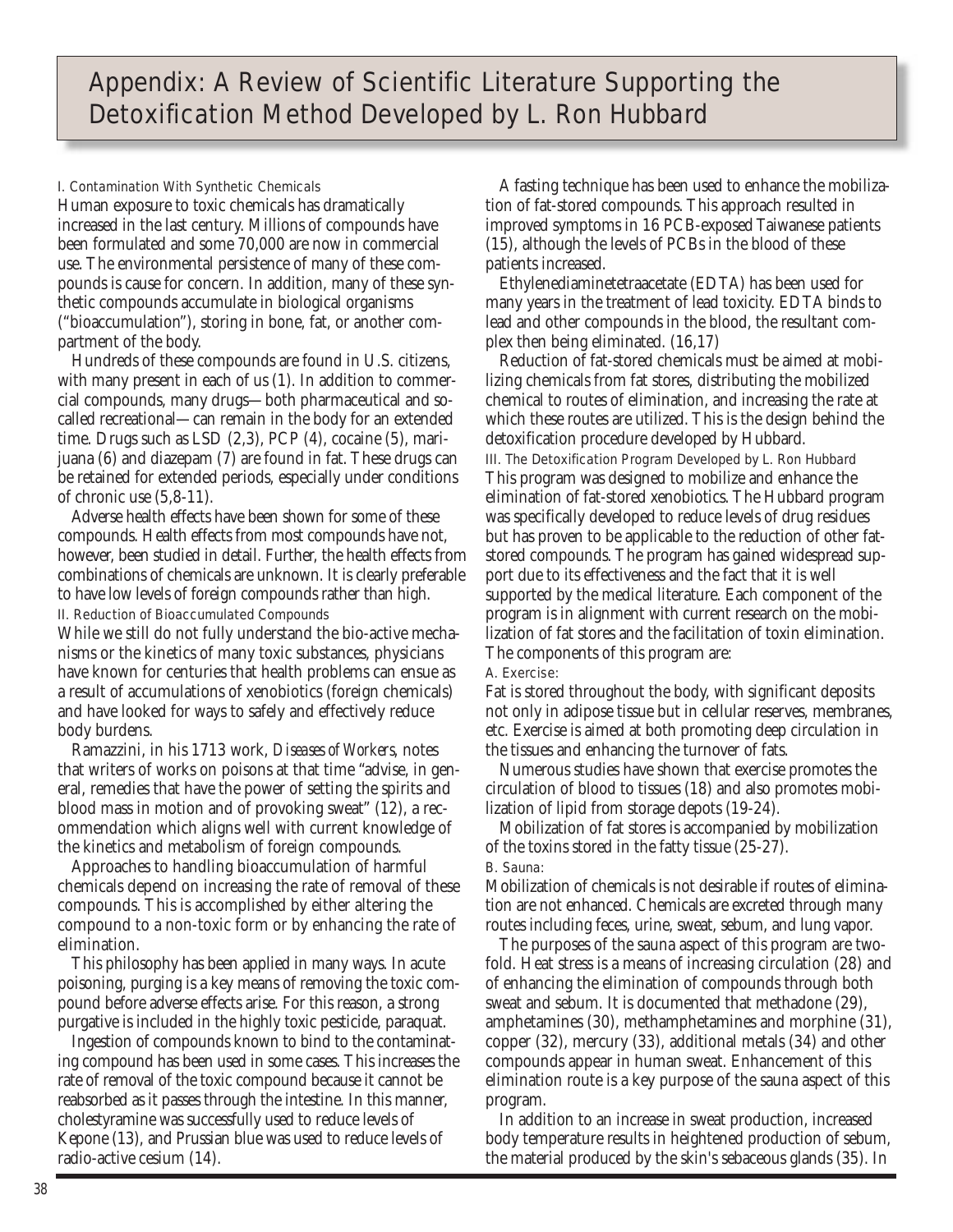patients exhibiting "chloracne," a specific skin disorder caused by chemical exposure, the causative compounds may be detected both in adipose tissue and in sebum of the skin (36).

Though not a major route of elimination for polychlorinated biphenyls (PCBs), PCBs may be found in sebum of exposed individuals (37). Both the concentration of PCBs and the quantity of sebum produced have been shown to increase during the detoxification program developed by Hubbard (38).

### C. Supplements:

### Niacin

Effects of specific vitamins are utilized as well. Niacin has a long-term effect of reducing the mobilization of fatty acids (39). However, the initial reduction in mobilized fatty acids following a single dose is followed by a transitory increase in free fatty acid mobilization (40,41).

Mobilization of free fatty acids by other mechanisms has been shown to result in concurrent mobilization of the fatstored chemicals (26,27). This also appears to occur during this detoxification program. The increased turnover of fat results in mobilization of fat-stored chemicals and the opportunity to eliminate them from the body.

# Polyunsaturated Oils

One means of excretion of chemicals is through the bile. However, such bile excretion results in elevated levels of chemicals in the intestine, providing an opportunity for reabsorption of these compounds (42,43).

It has been known for many years that addition of unsaturated oils to the diet can increase the excretion rate of certain compounds. This is due either to blocking the reabsorption of the chemical or to altering the rate at which the compound is excreted (45).

Supplementation with unsaturated fats also affects the content of the stored adipose tissue (45). Apparently, as the stored fats are mobilized and restored, the dietary supplements replace some of the mobilized fats so that an exchange is effected.

### Vitamin Supplementation

Vitamin and mineral supplementation is included for several reasons. Replacement of vitamins and minerals lost through sweating is one reason. Correction of any deficiencies is necessary as well.

Extensive sweating is a component of this program. As significant levels of vitamins and minerals appear in sweat, their loss through sweating could create deficiencies were they not replaced.

Deficiencies may already be present. Specific vitamin, mineral and amino acid deficiencies are known consequences of alcohol and drug abuse, due either to poor nutrition or to the action of the drugs themselves (46-48). PCB poisoning in animals has been shown to result in a significant decrease of vitamin A in the liver and serum (49,50).

Further, research in animals has demonstrated that vitamin deficiencies retard the metabolism of drugs (51). Changes in nutrient levels, with consequent adverse effects on metabolism, may occur with other chemicals as well.

Supplementation with vitamins is anticipated to assist the individual in several ways. Such supplementation will certainly assist in correction of nutritional deficiencies. It might also be expected to aid in the metabolism of chemicals. D. Sufficient liquids to offset the loss of body fluids through sweating:

This is a logical necessity during any extended period of sweating. In addition to liquid supplementation, sodium, potassium, calcium-magnesium solution and cell salts are taken on an individual basis. Patients undergoing this detoxification program are monitored to ensure signs of heat exhaustion or salt depletion do not appear.

E. Regular diet supplemented with plenty of fresh vegetables: This program is not a dietary program. The only change in diet required by patients on this program is that they eat plenty of fresh vegetables. This ensures that bowel movements remain regular.

F. A properly ordered personal schedule which provides the person with the normally required amount of sleep:

The detoxification program is intensive. The mobilization and elimination of stored chemicals can put a stress on the individual's body. Therefore, it is imperative that individuals ensure that they are well-rested during the program.

IV. Studies Regarding the Detoxification Program Developed by L. Ron Hubbard

### A. Safety of the Program

An initial study of 103 individuals demonstrated the safety of this program. Medical complications associated with the program occurred in less than 3 percent of the individuals and were minor in nature. There was one case of pneumonia, one of ear infection, and one case of diarrhea during the approximately three weeks of program delivery. Reductions in blood pressure and cholesterol were benefits of the program. The program also resulted in improvements in psychological test scores. (52)

This program is designed to mobilize and eliminate fatstored chemicals. During any such program in which xenobiotics are deliberately mobilized from fat stores, it is important that elimination keep pace with this mobilization process. Otherwise it is possible that mobilization will result in heightened blood concentrations of the mobilized compounds.

Blood levels of chemicals were monitored in a study of electrical workers conducted by Schnare & Robinson (53). They showed that blood levels of both PCBs and pesticides were fairly consistent over the course of treatment. Thus, elimination of compounds appeared to keep pace with their mobilization during this study.

# B. Results of Detoxification

The detoxification method developed by Hubbard has been shown to reduce levels of several fat-stored chemicals. Studies of this method have focused on individuals who have accumulated fat-soluble compounds through either occupational or environmental exposure.

In 1983, Roehm reported reductions in DDE and PCBs and clearing of symptoms in a Vietnam vet with a range of symptoms (54).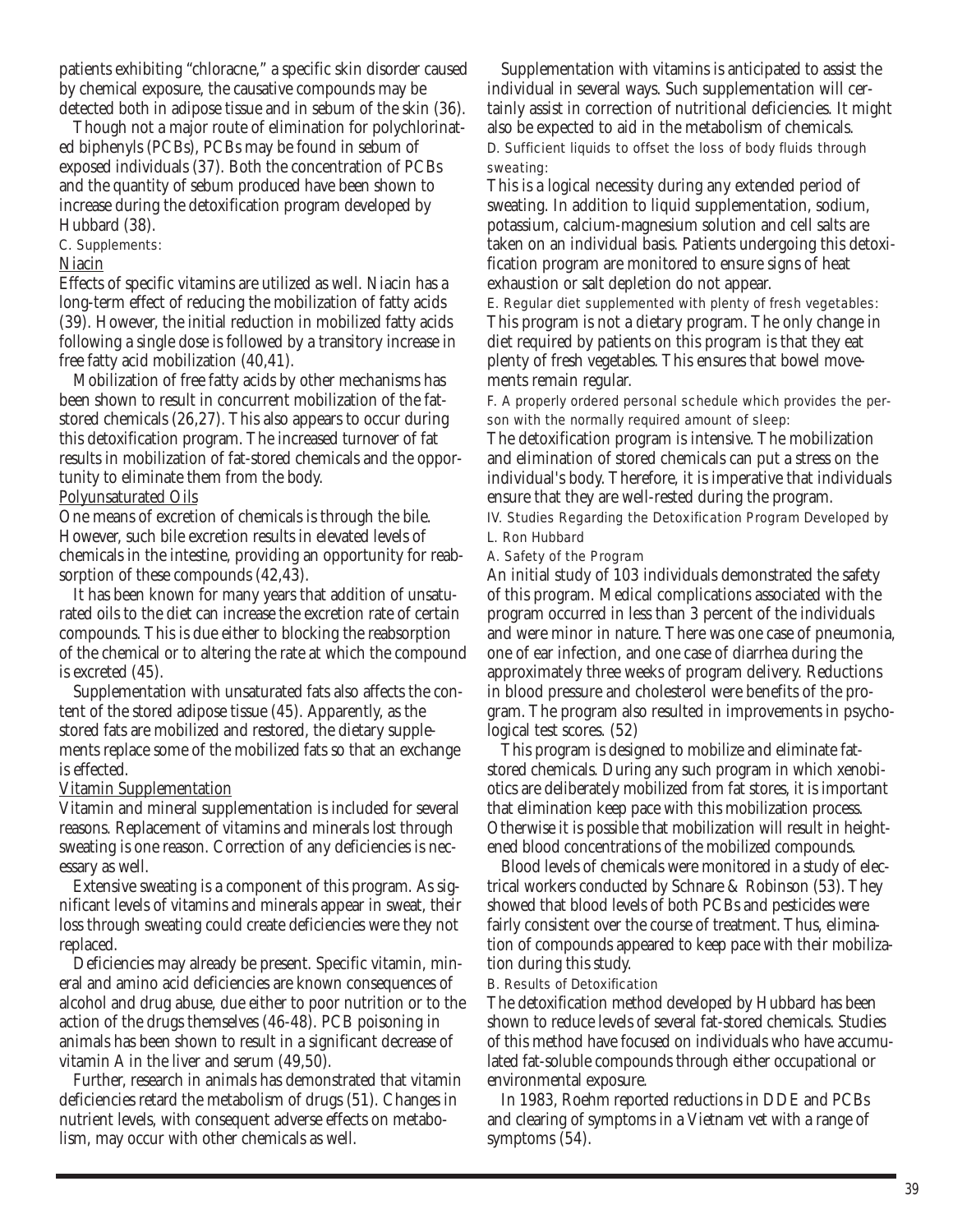A 1984 study demonstrated statistically significant reductions of from 10.1 to 65.9 percent for sixteen fat-stored compounds. The compounds tested included polychlorinated biphenyls (PCBs), polybrominated biphenyls (PBBs) and chlorinated pesticides. The study population had been specifically exposed to PBBs approximately 10 years prior to treatment. Reductions in PBBs were 58.7 percent  $(p<0.05)$  when treated with the Hubbard method. (55) According to independent evaluation, the chemical levels for PBBs had not reduced during the five years prior to treatment (56).

In a controlled study, electrical workers exposed to hexachlorobenzene (HCB), PCBs and other compounds, were treated with the Hubbard method. Statistically significant reductions of 30 percent for HCB and 16 percent for PCBs were observed. These reductions were stable at follow-up observations 3 months subsequent to treatment. (53)

Further documentation of PCB reduction was reported in the case of a female factory worker from Yugoslavia. Her excessive PCB levels (102 mg/kg in adipose and 512 µg/L in serum—approximately 50 times higher than the general population) were reduced by 63 percent in adipose and 49 percent in serum following treatment. In addition, a spontaneous breast discharge containing PCBs ceased during treatment. This woman's symptoms also improved over the course of treatment. (38)

Improvements in this woman led to a controlled study of a group of male co-workers. Again, reductions in PCB levels were observed and improvements in symptoms noted for the group treated with the Hubbard method (57,58).

As the number of toxic chemicals in the workplace increases, it is sometimes difficult to identify the exact nature of a toxicant. Such was the case for a woman exposed to both the residues trapped in filters from the exhaust stacks of an oilfired electrical generator and the contaminated water used to clean these filters. She became ill following six months of such exposure and was unable to work. During treatment with the Hubbard method a black substance began oozing from her pores. This abated late in treatment. Both her objective and subjective complaints were reduced following treatment and she was able to return to work. (59)

Firefighters are often exposed to toxic compounds in the course of their work. Such was the case for a group of firefighters responding to a fire involving transformers filled with PCBs. Several of these men became ill following the fire.

Neurophysiological and neuropsychological tests were conducted on 14 of these firefighters six months after the fire. This battery of 22 tests demonstrated that the firefighters who had been involved with the fire were significantly impaired in both memory and cognitive functions when compared to co-workers from the same department who had not participated in fighting this fire. (Scores for 13 of the 22 tests were significantly worse in the exposed firefighters.)

Following treatment with the detoxification method developed by Hubbard, significant improvements in 6 of the 13 tests originally showing impairment were noted. (60)

These firefighters were also tested for peripheral nerve dam-

age. Five of the 17 firefighters tested showed significant peripheral neuropathy. All showed improvement following treatment with the Hubbard method, with two of the five returning to normal range. (61)

Many people have experienced adverse health effects after exposure to compounds whose identity is unknown. The detoxification program has been shown effective in alleviating symptoms in such patients. In one study, the selected patient population reported symptom profiles prior to treatment that were in alignment with chemically exposed individuals reported by other authors (not statistically different). Following treatment, their symptom profiles had improved significantly and were now not significantly different from a healthy population. (62)

V. Summary

This body of peer-reviewed literature substantiates the effectiveness of the Hubbard program in reducing levels of foreign compounds stored in fat and in improving the symptom profiles of chemically exposed individuals. Health benefits of this program are not limited to symptomatic improvements. In the case of documented impairments in neurological function, these impairments were shown by two independent approaches to be significantly improved by detoxification treatment.

This program has proven to be a safe and effective addition to clinical practice. As the quantity and variety of chemicals employed in our society increase, it can be expected that this program will become increasingly relevant.

Compiled August, 1991 by the Foundation for Advancements in Science and Education.

# **References**

1. Stanley JS (1986) *Broad Scan Analysis of Human Adipose Tissue: Volume 1: Executive Summary* EPA 560/5-86-035.

2. Axelrod J, Brady RO, Witkop B and Evarts EV (1957) The distribution and metabolism of lysergic acid diethylamide. *Ann NY Acad Sci* 66:435- 444.

3. Stolman A (1974) The absorption, distribution, and excretion of drugs and poisons and their metabolites. In: *Progress in Chem Tox, Vol. 5,* A Stolman, ed., Academic Press, pp 1-99.

4. James SH and Schnoll SH (1976) Phencyclidine: Tissue distribution in the rat. *Clin Tox* 9:573-582.

5. Nayak PK, Misra AL and Mulé SJ (1976) Physiological disposition and biotransformation of [3H]cocaine in acutely and chronically treated rats. *J Pharmacol & Exper Ther* 196:556-569.

6. Rodger L. Foltz, Ph.D., Personal communication.

7. Friedman H, Ochs HR, Greenblatt DJ and Shader RI (1985) Tissue distribution of diazepam and its metabolite desmethyldiazepam: A human autopsy study. *J Clin Pharmacol* 25:613-615.

8. Dackis CA, Pottash ALC, Annitto W and Gold MS (1982) Persistence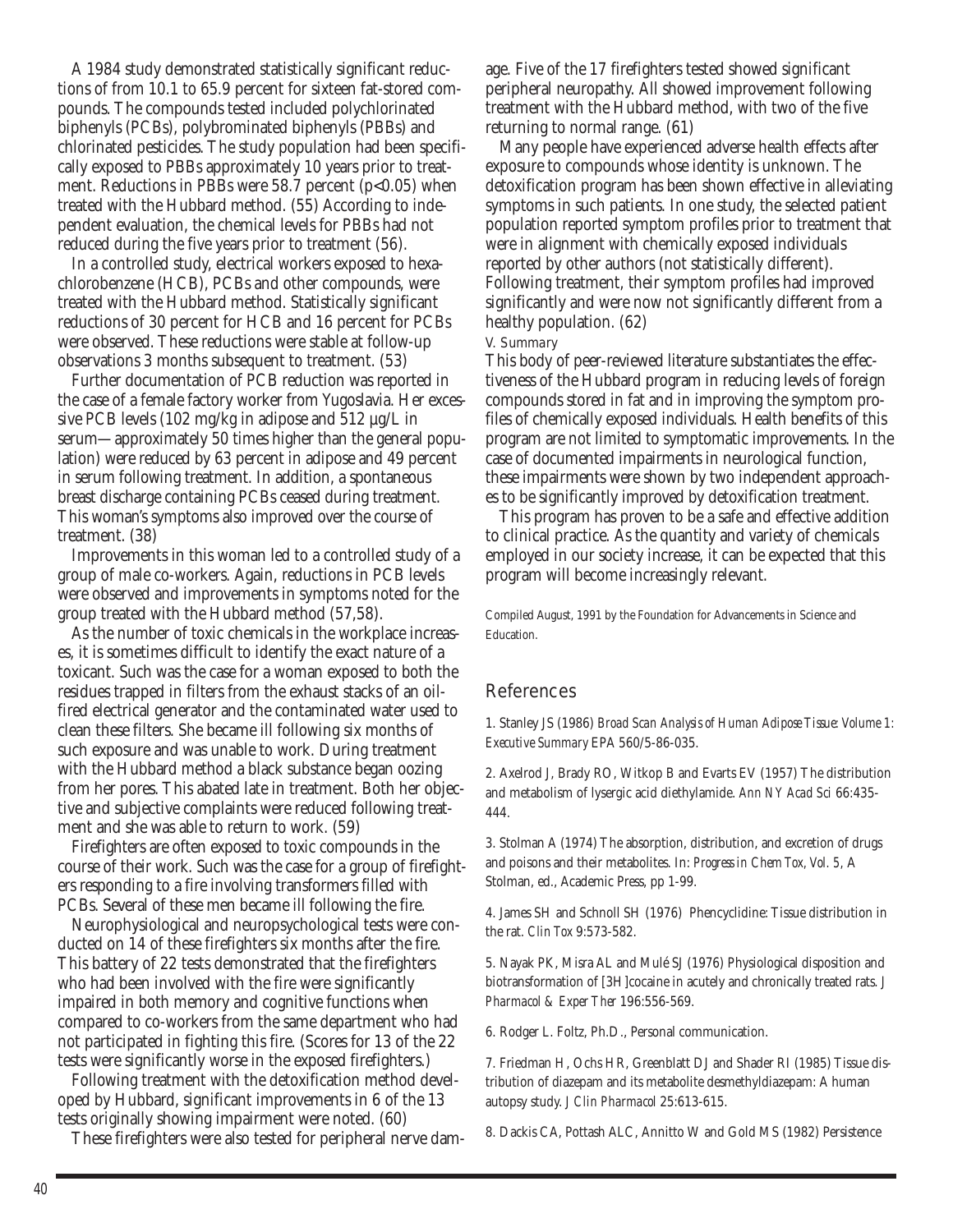of urinary marijuana levels after supervised abstinence. *Am J Psychiatry* 139:1196-1198.

9. Martin BR (1982) Long-term disposition of phencyclidine in mice. *Drug Metabolism and Disposition* 10:189-193.

10. Weiss RD (1988) Protracted elimination of cocaine metabolites in long-term, high-dose cocaine abusers. *Amer J Med* 85:879-880.

11. Cone EJ and Weddington Jr. WW (1989) Prolonged occurrence of cocaine in human saliva and urine after chronic use. *J Analytical Toxicol* 13:65-68.

12. Ramazzini, B (1713) *Diseases of Workers*, New York Academy of Medicine, History of Medicine Series, Vol. 23, Hafner Publishing Co., New York, 1964.

13. Guzelian PS (1982) Chlordecone poisoning: A case study in approaches of detoxification of humans exposed to environmental chemicals. *Drug Metab Reviews* 13:663-679.

14. Ricks R et al. (1989) *The Radiological Accident in Goiania*, Unipub Publications, Lanham, MD. (Reported by Hixson JR in *Medical Tribune*, Thursday, September 22, 1988)

15. Imamura M, Tung T-C (1984) A trial of fasting cure for PCB poisoned patients in Taiwan. *Am J Ind Med* 5:147-153.

16. Chisolm Jr. JJ (1968) The use of chelating agents in the treatment of acute and chronic lead intoxication in childhood. *J Pediatrics* 73:1-38.

17. Wedeen RP, Batuman V and Landy E (1983) The safety of the EDTA lead-mobilization test. *Env Research* 30:58-62.

18. Bulow J (1983) Adipose tissue blood flow during exercise. *Danish Medical Bulletin* 30(2):85-100.

19. Friedberg SJ, Harlan Jr. WR, Trout DL, Estes Jr. EH (1960) The effect of exercise on the concentration and turnover of plasma nonesterified fatty acids. *J Clin Invest* 39:215.

20. Carlson LA and Pernow B (1961) Studies on blood lipids during exercise. *J Lab and Clin Med* 58:673-681.

21. Friedberg SJ, Sher PB, Bogdonoff MD and Estes Jr. EH (1963) The dynamics of plasma free fatty acid metabolism during exercise. *J Lipid Research* 4:34-38.

22. Horstman D, Mendez J, Buskirk ER, Boileau R and Nicholas WS (1971) Lipid metabolism during heavy and moderate exercise. *Med and Sci in Sports* 3:18-23.

23. Taylor AW, Shoemann DW, Lovlin R and Lee S (1971) Plasma free fatty acid mobilization with graded exercise. *J Sports Med* 11:234-240.

24. Wirth A, Schlierf G and Schetler G (1979) Physical activity and lipid metabolism. *Klin Wochenshri* 57:1195.

25. Findlay GM and de Freitas ASW (1971) DDT movement from adipocyte to muscle cell during lipid utilization. *Nature* 229:63.

26. de Freitas AS and Norstrom RJ (1974) Turnover and metabolism of polychlorinated biphenyls in relation to their chemical structure and the movement of lipids in the pigeon. *Can J Physiol Pharmacol* 52:1081-1094. 27. Mitjavila S, Carrera G and Fernandez Y (1981) II. Evaluation of the toxic risk of accumulated DDT in the rat: During fat mobilization. *Arch Environ Contam Toxicol* 10:471-481.

28. Seba DB (1990) Thermal chamber depuration: A perspective on man in the sauna. *Clinical Ecology* 7:1-12.

29. Henderson GL and Wilson BK (1973) Excretion of methadone and metabolites in human sweat. *Res Comm Chem Path & Pharmac* 5:1-8.

30. Vree TB, Muskens ATJM, and Van Rossum JM (1972) Excretion of amphetamines in human sweat. *Arch Int Pharmacodyn* 199:311-317.

31. Ishiyama I, Nagai T, Nagai T, Komuro E, Momose T and Akimori N (1979) The significance of drug analysis of sweat in respect to rapid screening for drug abuse. *Z Rechtsmed* 82:251-256.

32. Sunderman Jr. FW, Hohnadel DC, Evenson MA, Wannamaker BB and Dahl DS (1974) Excretion of copper in sweat of patients with Wilson's disease during sauna bathing. *Ann Clinic Lab Sci* 4:407.

33. Stopford W (1979) Industrial exposure to mercury. In: *The Biogeochemistry of Mercury in the Environment*, Elsevier/North-Holland Biomedical Press, pp 367-397.

34. Hohnadel DC, Sunderman FW, Nechay MW and McNeely MD (1973) Atomic absorption spectrometry of nickel, copper, zinc, and lead in sweat collected from healthy subjects during sauna bathing. *Clinical Chemistry* 19:1288-1292.

35. Abe T, Mayuzumi J, Kikuchi, Arai S (1980) Seasonal variations in skin temperature, skin pH, evaporative water loss and skin surface lipid values on human skin. *Chem Pharm Bull* 28:387-392.

36. Kimbrough RD (1974) The toxicity of polychlorinated polycyclic compounds and related chemicals. *CRC Critical Rev Toxicol* 2:445-499.

37. Kimbrough RD (1980) Occupational exposure. In: *Halogenated biphenyls, terphenyls, naphthalenes, dibenzodioxins and related products*, Kimbrough RD, ed., Elsevier/North Holland Biomedical Press, Amsterdam, pp 373-399.

38. Tretjak Z, Shields M and Beckmann SL (1990) PCB reduction and clinical improvement by detoxification: An unexploited approach? *Human and Experimental Toxicology* 9:235-244.

39. Carlson LA (1970) Nicotinic acid: its metabolism and its effects on plasma free fatty acids. In: *Metabolic Effects of Nicotinic Acid and its Derivatives*, Gey KF and Carlson LA, eds., Hans Huber, Switzerland, pp 157-165.

40. Carlson LA, Orö L and Ostman J (1968) Effect of a single dose of nicotinic acid on plasma lipids in patients with hyperlipoproteinemia. A*cta med scand* 183:457-465.

41. Nye ER and Buchanon B (1969) Short-term effect of nicotinic acid on plasma level and turnover of free fatty acids in sheep and man. *J Lipid Research* 10:193-196.

42. Smith RL (1973) Implications of Biliary Excretion (Chapter 8), In: *The Excretory Function of Bile*, Chapman and Hall, Ltd., London.

43. Parker RJ, Hirom PC and Millburn P (1980) Enterohepatic recycling